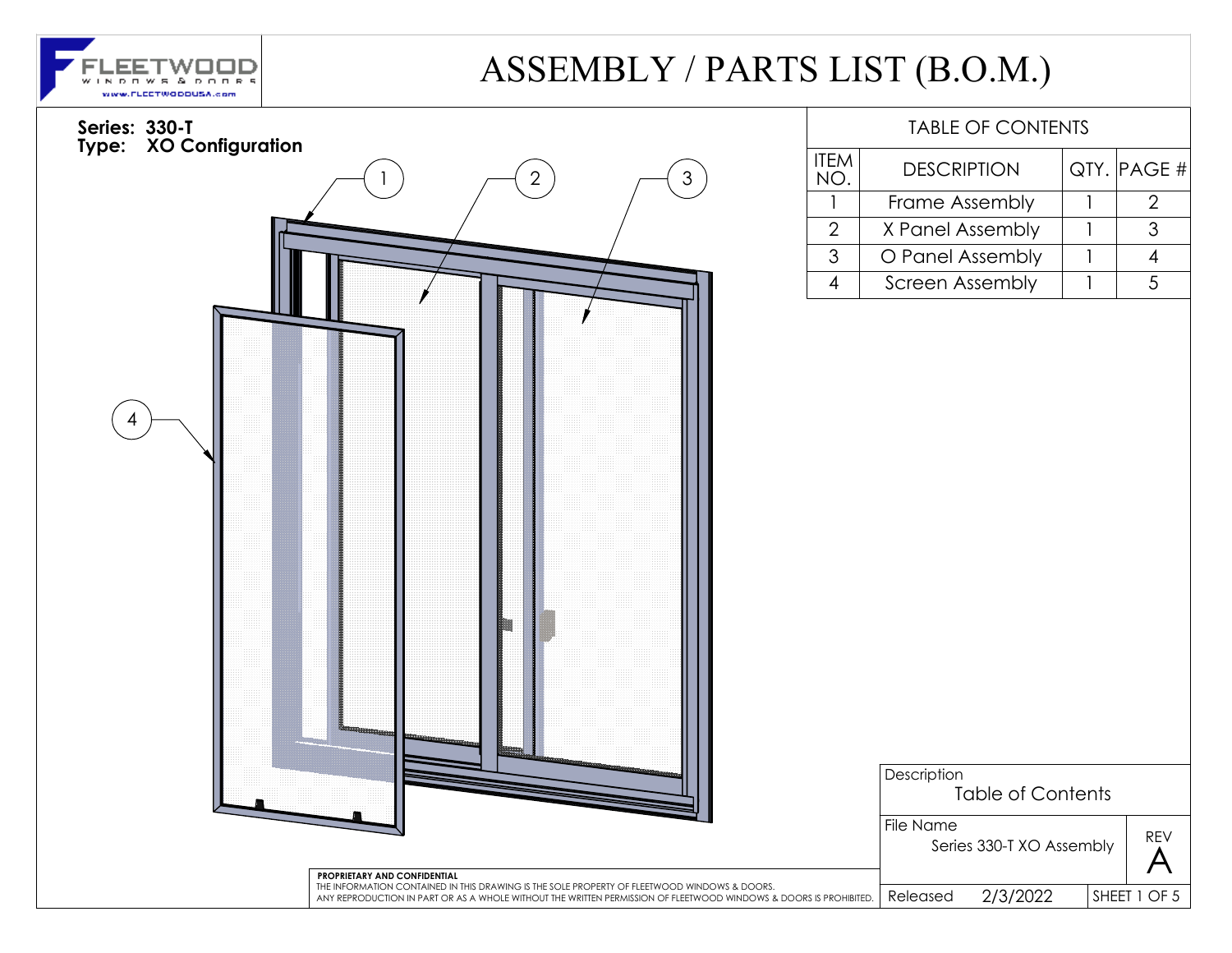

|          |                                                                                                                                                                                                                   |                | <b>EXTRUSIONS</b>  |                              |                                         |                 |
|----------|-------------------------------------------------------------------------------------------------------------------------------------------------------------------------------------------------------------------|----------------|--------------------|------------------------------|-----------------------------------------|-----------------|
| 15<br>16 |                                                                                                                                                                                                                   |                | <b>ITEM</b><br>NO. | <b>PART</b><br><b>NUMBER</b> | <b>DESCRIPTION</b>                      | QTY.            |
| 13       |                                                                                                                                                                                                                   | $\overline{7}$ |                    | 5309                         | Nail-on Head                            |                 |
|          |                                                                                                                                                                                                                   |                | $\overline{2}$     | 5301                         | Nail-on Jamb                            | $\overline{2}$  |
|          |                                                                                                                                                                                                                   |                | 3                  | SPN530N                      | Nailfin Sill Pan                        |                 |
|          |                                                                                                                                                                                                                   | 8              | $\overline{4}$     | 5343                         | Nail-on Sill                            |                 |
|          |                                                                                                                                                                                                                   |                | 5                  | 5311                         | Sill Filler/Closer                      |                 |
|          |                                                                                                                                                                                                                   |                | 6                  | 5390                         | Screen Adapter (Slider Jamb)            | $\mathbf{1}$    |
|          |                                                                                                                                                                                                                   |                |                    |                              | <b>HARDWARE</b>                         |                 |
|          |                                                                                                                                                                                                                   | $\overline{2}$ | <b>ITEM</b><br>NO. | <b>PART</b><br><b>NUMBER</b> | <b>DESCRIPTION</b>                      | QTY.            |
| 10       |                                                                                                                                                                                                                   |                | $\overline{7}$     | 19118                        | Small Fin Seal Mohair<br>(23027045BKQB) | $\overline{7}$  |
|          |                                                                                                                                                                                                                   |                | 8                  | 19095                        | PVC Head Filler (BL1265)                |                 |
|          |                                                                                                                                                                                                                   |                | 9                  | 20314                        | #8 PHP-A Screw, .75 in, SS, Clear       | 8               |
|          |                                                                                                                                                                                                                   |                | 10                 | 20225                        | #6 PHP-TEK, .375, SS, Clear             | Varies          |
|          |                                                                                                                                                                                                                   |                | 11                 | 20901                        | #6 X 3/8" UC FHSM                       | Varies          |
|          |                                                                                                                                                                                                                   |                | 12                 | 19092                        | <b>PVC Sill Center</b>                  |                 |
|          |                                                                                                                                                                                                                   |                | 13                 | 22913                        | PVC Jamb Isolator                       | $\overline{2}$  |
|          |                                                                                                                                                                                                                   |                | 14                 | 22918                        | Anti-Lift/Fix Pan Guide (BL1397)        |                 |
| 凹        |                                                                                                                                                                                                                   |                | 15                 | 25766,<br>25767              | T-Clip, (Clear, Black)                  |                 |
| 6        |                                                                                                                                                                                                                   | 9              | 16                 | 20228,<br>20229              | #6 PHP-TEK, .5 in. (S.S., Black)        | $5\overline{)}$ |
|          |                                                                                                                                                                                                                   | 16             |                    |                              |                                         |                 |
|          |                                                                                                                                                                                                                   | 11             |                    |                              | Description<br>Frame Assembly           |                 |
|          | PROPRIETARY AND CONFIDENTIAL                                                                                                                                                                                      | 12             |                    |                              | File Name<br>Series 330-T XO Assembly   | REV             |
|          | THE INFORMATION CONTAINED IN THIS DRAWING IS THE SOLE PROPERTY OF FLEETWOOD WINDOWS & DOORS.<br>ANY REPRODUCTION IN PART OR AS A WHOLE WITHOUT THE WRITTEN PERMISSION OF FLEETWOOD WINDOWS & DOORS IS PROHIBITED. |                |                    | 2/3/2022<br>Released         | SHEET 2 OF 5                            |                 |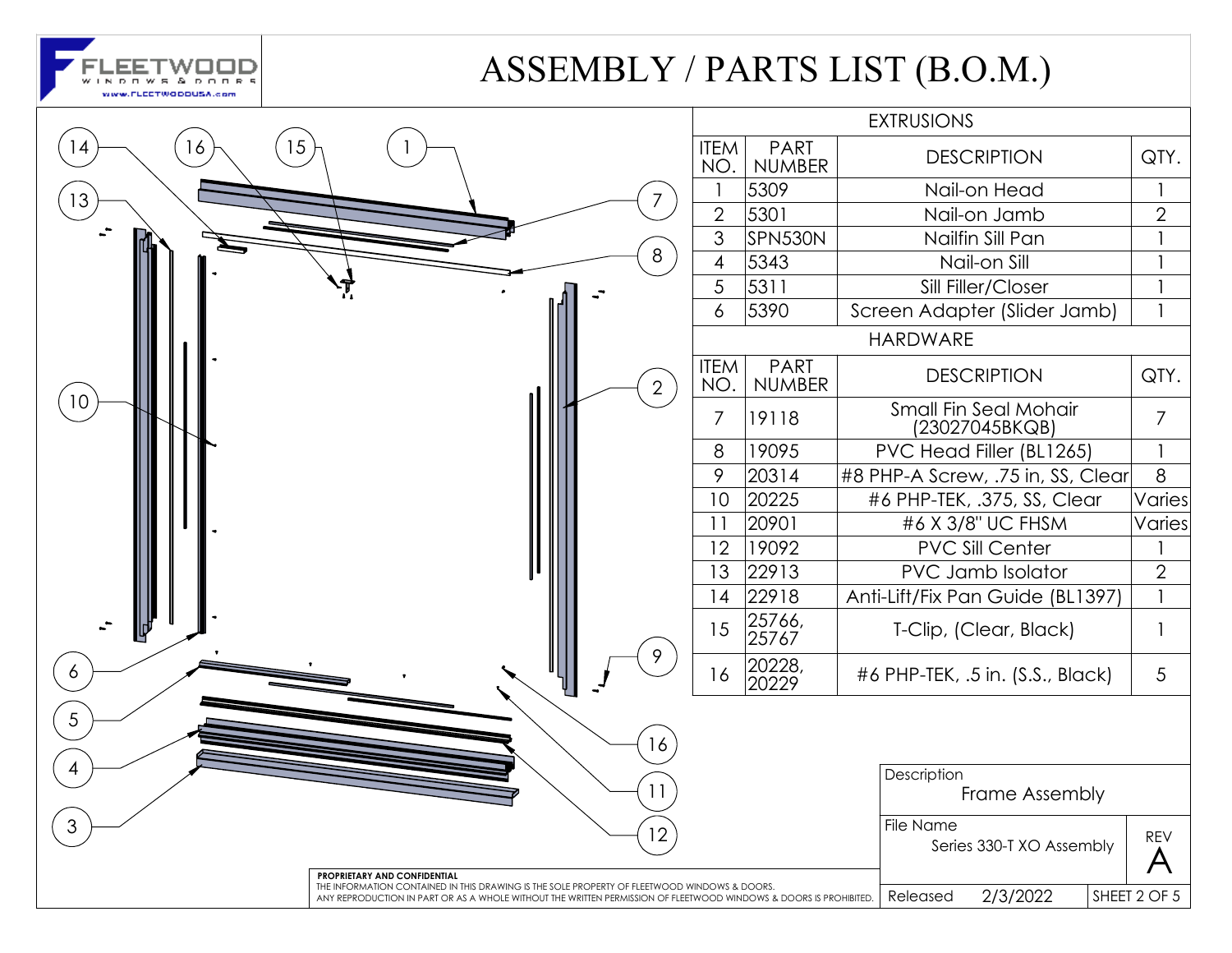



| <b>EXTRUSIONS</b>  |                              |                                                |     |  |  |
|--------------------|------------------------------|------------------------------------------------|-----|--|--|
| <b>ITEM</b><br>NO. | <b>PART</b><br><b>NUMBER</b> | <b>DESCRIPTION</b>                             |     |  |  |
| 1                  | 5348                         | <b>Top Rail DG</b>                             |     |  |  |
| $\overline{2}$     | 5371                         | Sliding Interlock DG                           |     |  |  |
| 3                  | 5349                         | <b>Bottom Rail DG</b>                          |     |  |  |
| $\overline{4}$     | 5338                         | Lead Stile DG                                  |     |  |  |
|                    | <b>HARDWARE</b>              |                                                |     |  |  |
| <b>ITEM</b><br>NO. | <b>PART</b><br><b>NUMBER</b> | <b>DESCRIPTION</b>                             |     |  |  |
| 5                  | 24636                        | Archetype Sliding Window Latch SS<br>(170-000) |     |  |  |
| 6                  | 20252, 20253                 | #8 FHP Screw, 1.5 in. (S.S., Black)            |     |  |  |
| $\overline{7}$     | 20258                        | #8 FHP - A, 2 in, SS, Clear                    |     |  |  |
| 8                  | 20326, 20327                 | #8 PHP - A, 2.0", SS, (Clear, Black)           |     |  |  |
| 9                  | 19107                        | Roller Insert - Wheel Housing (AN 9853)        |     |  |  |
| 10                 | 18894                        | Aspen Tandem Nylon Roller                      |     |  |  |
| 11                 | 19118                        | Large Fin Seal (29027045bkqb) (7578)           |     |  |  |
| 12                 | 22938                        | Bottom Rail Spreader (BL 798)                  |     |  |  |
| 13                 | 20324                        | #8 PHP - A, 1.5 in. (Black)                    |     |  |  |
| 14                 | 19113                        | PVC Spreader Bar, Leadstile (BL 1395)          |     |  |  |
| 15                 | 19056                        | 1" Glazing Vinyl (Shown)                       |     |  |  |
| 16                 |                              | Glass                                          |     |  |  |
|                    |                              | Description<br>X Panel Assembly                |     |  |  |
|                    |                              | File Name<br>Series 330-T XO Assembly          | REV |  |  |

Released 2/3/2022

SHEET 3 OF 5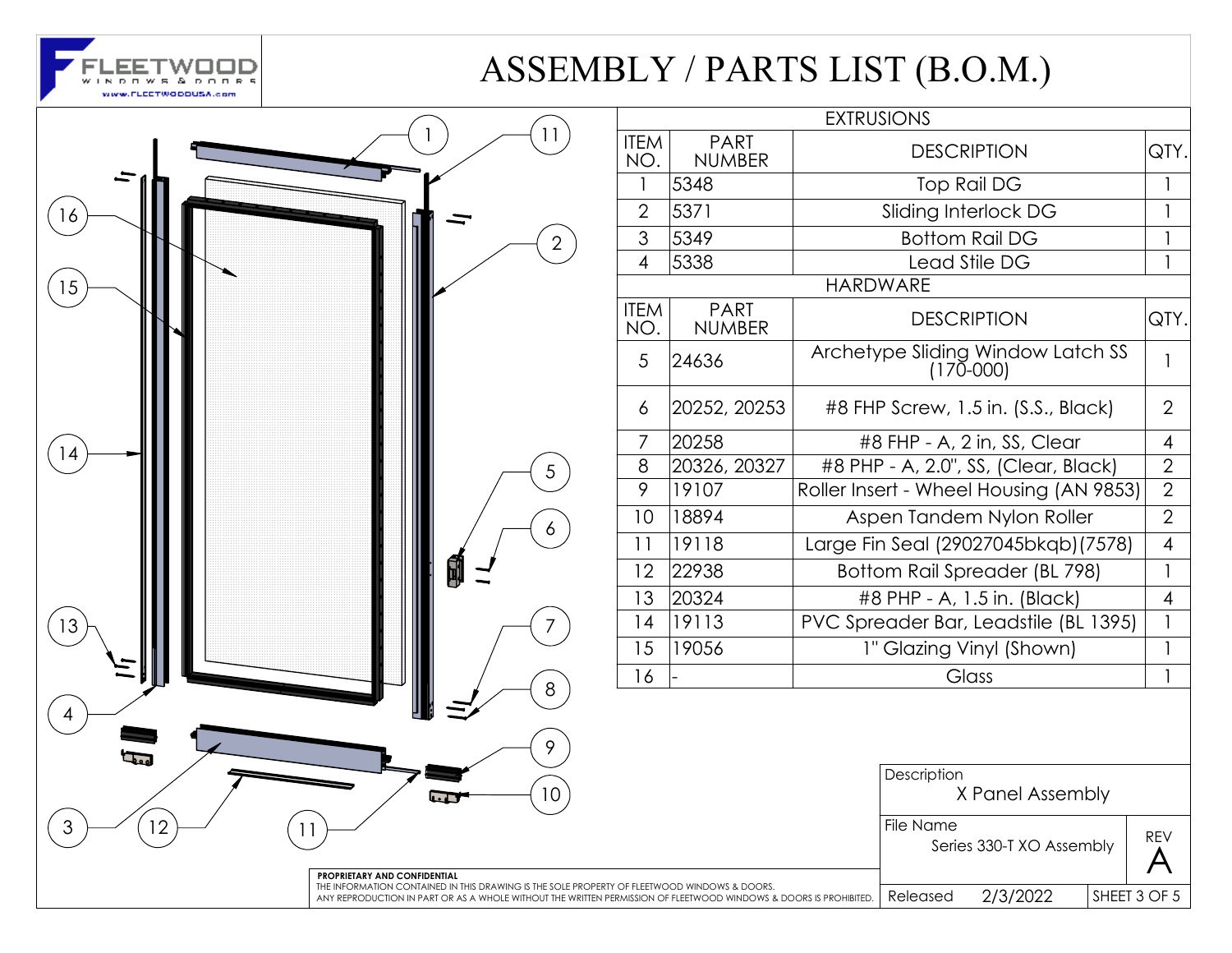

|                |                                                                                                                              |                  |                              | <b>EXTRUSIONS</b>      |
|----------------|------------------------------------------------------------------------------------------------------------------------------|------------------|------------------------------|------------------------|
|                | 7                                                                                                                            | <b>ITEM NO.</b>  | <b>PART</b><br><b>NUMBER</b> | <b>DESC</b>            |
| 12             |                                                                                                                              |                  | 5348                         | Top                    |
|                | $\overline{2}$                                                                                                               | $\overline{2}$   | 5338                         | Lead                   |
|                |                                                                                                                              | $\overline{3}$   | 5349                         | <b>Bottor</b>          |
| 16             |                                                                                                                              | $\overline{4}$   | 5370                         | Fixed In               |
|                |                                                                                                                              |                  |                              | <b>HARDWARE</b>        |
|                |                                                                                                                              | <b>ITEM NO.</b>  | <b>PART</b><br><b>NUMBER</b> | <b>DESC</b>            |
|                |                                                                                                                              | 5                | 19113                        | <b>PVC Spreader Ba</b> |
| 15             |                                                                                                                              | $\boldsymbol{6}$ | 20324                        | #8 PHP - A,            |
|                |                                                                                                                              | $\overline{7}$   | 19118                        | Weather Strip          |
|                | 5                                                                                                                            | 8                | 22938                        | <b>Bottom Rail S</b>   |
|                |                                                                                                                              | 9                | 25386                        | Fix Pa                 |
|                |                                                                                                                              | 10               | 20248                        | #8 FHP - A             |
|                |                                                                                                                              | 11               | 20258                        | #8 FHP - A,            |
|                |                                                                                                                              | 12               | 19117                        | Large Fin Seal Mo      |
| ٦ı             |                                                                                                                              | 13               | 20228,<br>20229              | #6 PHP-TEK, .          |
|                |                                                                                                                              | 14               | 24106                        | Aspen Strike           |
|                |                                                                                                                              | 15               | 19056                        | 1" Glazing             |
| 11             |                                                                                                                              | 16               |                              | $\overline{C}$         |
|                | 6                                                                                                                            |                  |                              |                        |
| $\mathfrak{S}$ |                                                                                                                              |                  | 13                           |                        |
|                |                                                                                                                              | <b>DETAIL B</b>  | 14                           | Description            |
|                |                                                                                                                              |                  |                              |                        |
| 9<br>10        | 8<br>7                                                                                                                       |                  |                              | File Name<br>Seri      |
|                | PROPRIETARY AND CONFIDENTIAL<br>THE INFORMATION CONTAINED IN THIS DRAWING IS THE SOLE PROPERTY OF FLEETWOOD WINDOWS & DOORS. |                  |                              |                        |
|                | ANY REPRODUCTION IN PART OR AS A WHOLE WITHOUT THE WRITTEN PERMISSION OF FLEETWOOD WINDOWS & DOORS IS PROHIBITED.            |                  |                              | Released               |

|                |                              | <b>EXTRUSIONS</b>                    |                |
|----------------|------------------------------|--------------------------------------|----------------|
| EM NO.         | <b>PART</b><br><b>NUMBER</b> | <b>DESCRIPTION</b>                   |                |
| 1              | 5348                         | Top Rail DG                          | 1              |
| $\overline{2}$ | 5338                         | Lead Stile DG                        |                |
| $\mathfrak 3$  | 5349                         | <b>Bottom Rail DG</b>                |                |
| $\overline{4}$ | 5370                         | <b>Fixed Interlock DG</b>            |                |
|                |                              | <b>HARDWARE</b>                      |                |
| EM NO.         | <b>PART</b><br><b>NUMBER</b> | <b>DESCRIPTION</b>                   | QTY.           |
| 5              | 19113                        | PVC Spreader Bar, Leadstile (KB1395) | 1              |
| 6              | 20324                        | #8 PHP - A, 1.5 in. (Black)          | 4              |
| $\overline{7}$ | 19118                        | Weather Strip 23027045BKQB           | 3              |
| 8              | 22938                        | Bottom Rail Spreader (BL 798)        | 1              |
| 9              | 25386                        | <b>Fix Panel Block</b>               | $\overline{2}$ |
| 10             | 20248                        | #8 FHP - A, 1", SS, Black            | 4              |
| 11             | 20258                        | #8 FHP - A, 2 in, SS, Clear          | 4              |
| 12             | 19117                        | Large Fin Seal Mohair (23027045BKGB) | 1              |
| 13             | 20228,<br>20229              | #6 PHP-TEK, .5 in. (S.S., Black)     | 1              |
| 14             | 24106                        | Aspen Strike Plate (Keeper)          | 1              |
| 15             | 19056                        | 1" Glazing Vinyl (Shown)             | 1              |
| 16             |                              | Glass                                | 1              |
|                |                              |                                      |                |

O Panel Assembly iption

Series 330-T XO Assembly  $\left|\begin{array}{c} \mathsf{KEY} \\ \mathsf{A} \end{array}\right|$ REV

SHEET 4 OF 5  $used$  2/3/2022